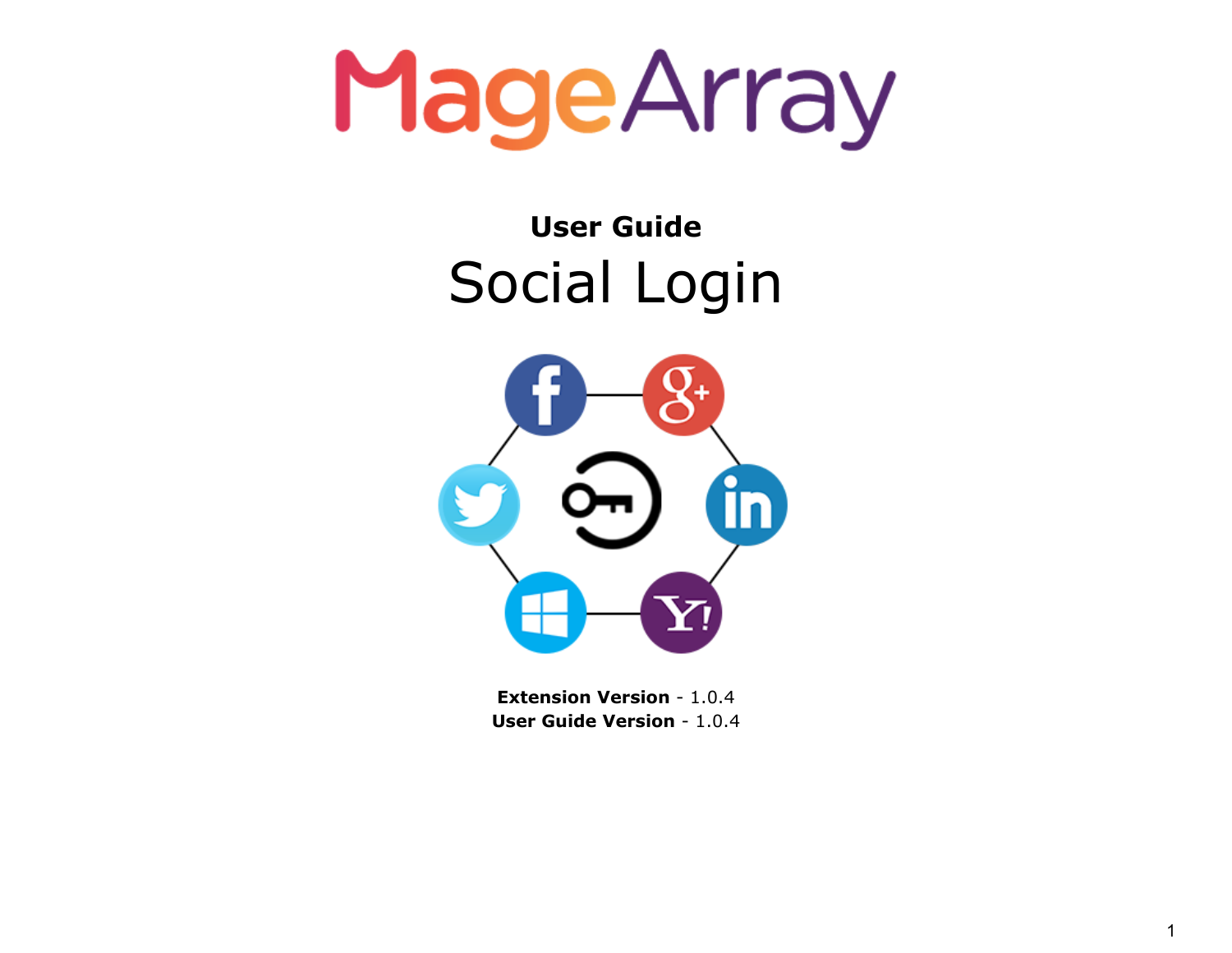### **Social Login V-1.0.4**

### Content

**[Introduction](#page-3-0) [Installation](#page-3-1) [Usage](#page-4-0) [Admin](#page-4-1) General [Configurations](#page-4-2) [Social](#page-5-0) Login Tab [Facebook](#page-5-1) Connect [Facebook](#page-5-2) Connect Options Tab How to Get Facebook [Credentials](#page-5-3) Google [Connect](#page-6-0) Google [Connect](#page-6-1) Options Tab How to Get Google [Credentials](#page-6-2) Twitter [Connect](#page-6-3) Twitter [Connect](#page-6-4) Options Tab How to Get Twitter [Credentials](#page-6-5) [Linkedin](#page-7-0) Connect [Linkedin](#page-7-1) Connect Options Tab How to Get Linkedin [Credentials](#page-7-2) Yahoo [Connect](#page-7-3) Yahoo [Connect](#page-7-4) Options Tab How to get Yahoo [Credentials](#page-8-0)**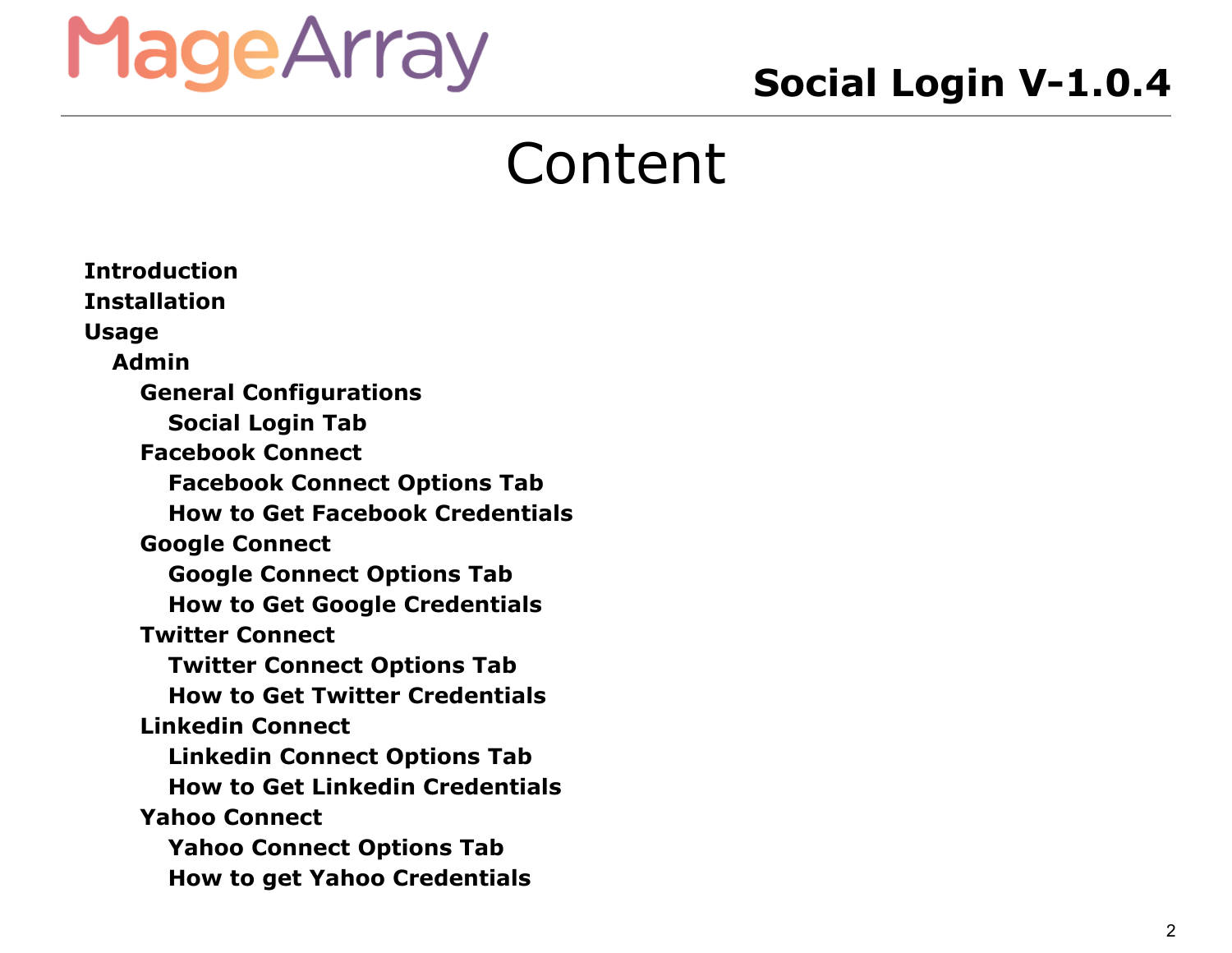### **Social Login V-1.0.4**

**[Live/Windows](#page-8-1) Connect [Live/Windows](#page-8-2) Connect Options Tab How to get [Live/Windows](#page-8-3) Credentials [Front-End](#page-9-0) [Social](#page-9-1) Login Icons Only [Login](#page-9-2) Page Create [Account](#page-10-0) Page [Checkout](#page-11-0) Page [Social](#page-12-0) Login Icons with Label [Login](#page-12-1) Page Create [Account](#page-13-0) Page [Checkout](#page-14-0) Page [Support](#page-15-0)**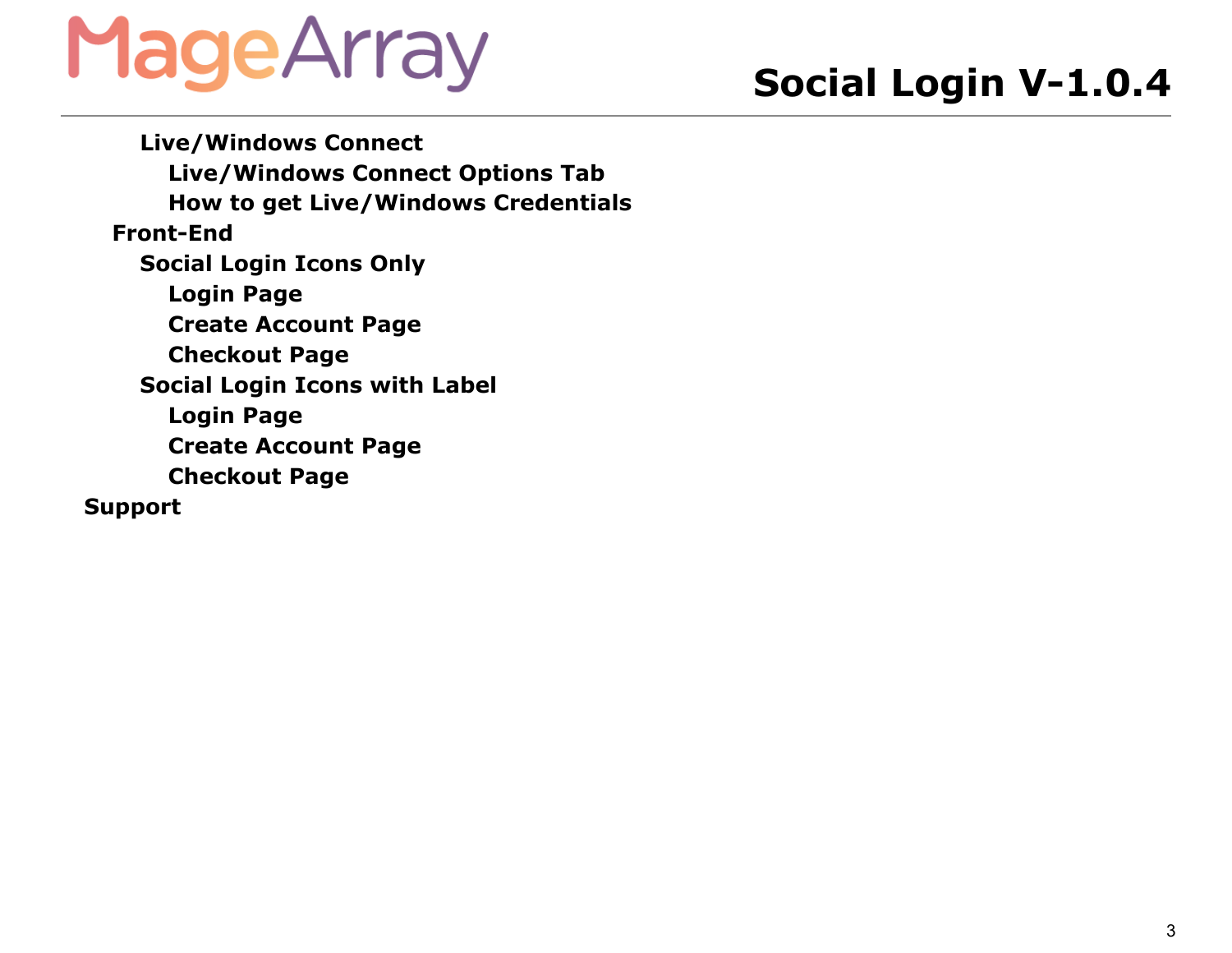### **Introduction**

<span id="page-3-0"></span>The fact that a lot of information is required when creating a new account can discourage Customers from doing so on your site. However, most of them already have social accounts such as Facebook, Google, Yahoo, Twitter, LinkedIn, Live etc. Why don't you enable them to use such accounts to log in by using our Social Login extension? Customers just need to click on the account button they like, and then enter their username and password! For more information about this extension please visit MageArray.com

### **Installation**

- <span id="page-3-1"></span>● Backup your web directory and store database
- Download extension installation package
- Disable Magento Cache run command "**php bin/magento cache:disable**" using SSH from your magento root directory
- Upload contents of the extension installation package to your store root directory
- Then run commands "**php bin/magento setup:upgrade**" using SSH from your magento root directory
- Enable Magento Cache run command "**php bin/magento cache:enable**" using SSH from your magento root directory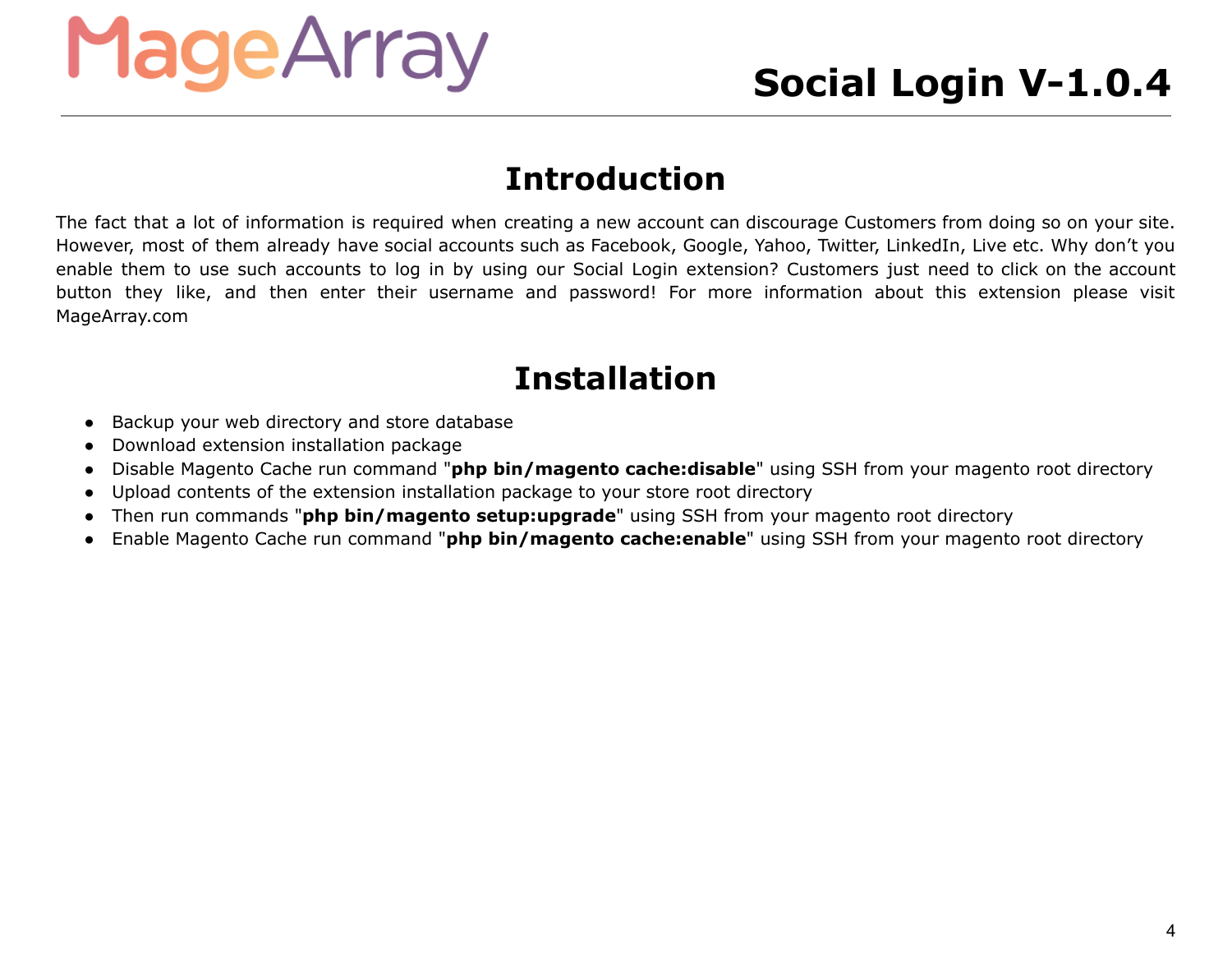### **Social Login V-1.0.4**

**Usage**

#### <span id="page-4-1"></span><span id="page-4-0"></span>**Admin**

#### <span id="page-4-2"></span>General Configurations

To configure the Social Login extension for magento 2, navigate to **Stores >> Settings >> Configuration >> MageArray Extensions >> Social Login** .

| Configuration                          |                         |                                     |                                                        |              | $\mathbf 1$ admin $\mathbf$ |
|----------------------------------------|-------------------------|-------------------------------------|--------------------------------------------------------|--------------|-----------------------------|
| <b>Store View:</b><br>Default Config v | Q                       |                                     | <b>Social Login System Config</b><br>(General Options) |              | <b>Save Config</b>          |
| MageArray Extensions                   | $\widehat{\phantom{a}}$ | <b>General Options</b>              |                                                        |              | ⊝                           |
| <b>Social Login</b>                    |                         | <b>Enabled Social Login</b>         | $\boldsymbol{\mathrm{v}}$<br>Yes                       | [STORE VIEW] |                             |
| <b>GENERAL</b>                         | $\checkmark$            | Show On Login Page                  | $\boldsymbol{\mathrm{v}}$<br>Yes                       | [STORE VIEW] |                             |
| <b>CATALOG</b>                         | $\check{~}$             | <b>Show On Checkout Page</b>        | Yes<br>$\boldsymbol{\mathrm{v}}$                       | [STORE VIEW] |                             |
| <b>CUSTOMERS</b>                       | $\checkmark$            | Show On Create Account Page         | $\mathbf{v}$<br>Yes                                    | [STORE VIEW] |                             |
| <b>SALES</b>                           | $\checkmark$            | Show Button with Label?             | Yes<br>$\boldsymbol{\mathrm{v}}$                       | [STORE VIEW] |                             |
| <b>SERVICES</b>                        | $\checkmark$            | <b>Facebook Connect Options</b>     |                                                        |              | ⊙                           |
| <b>ADVANCED</b>                        | $\checkmark$            | <b>Google Connect Options</b>       |                                                        |              | ⊙                           |
|                                        |                         | <b>Twitter Connect Options</b>      |                                                        |              | ⊝                           |
|                                        |                         | <b>Linkedin Connect Options</b>     |                                                        |              | ☉                           |
|                                        |                         | <b>Yahoo Connect Options</b>        |                                                        |              | ⊙                           |
|                                        |                         | <b>Live/Windows Connect Options</b> |                                                        |              | ⊝                           |
|                                        |                         |                                     |                                                        |              |                             |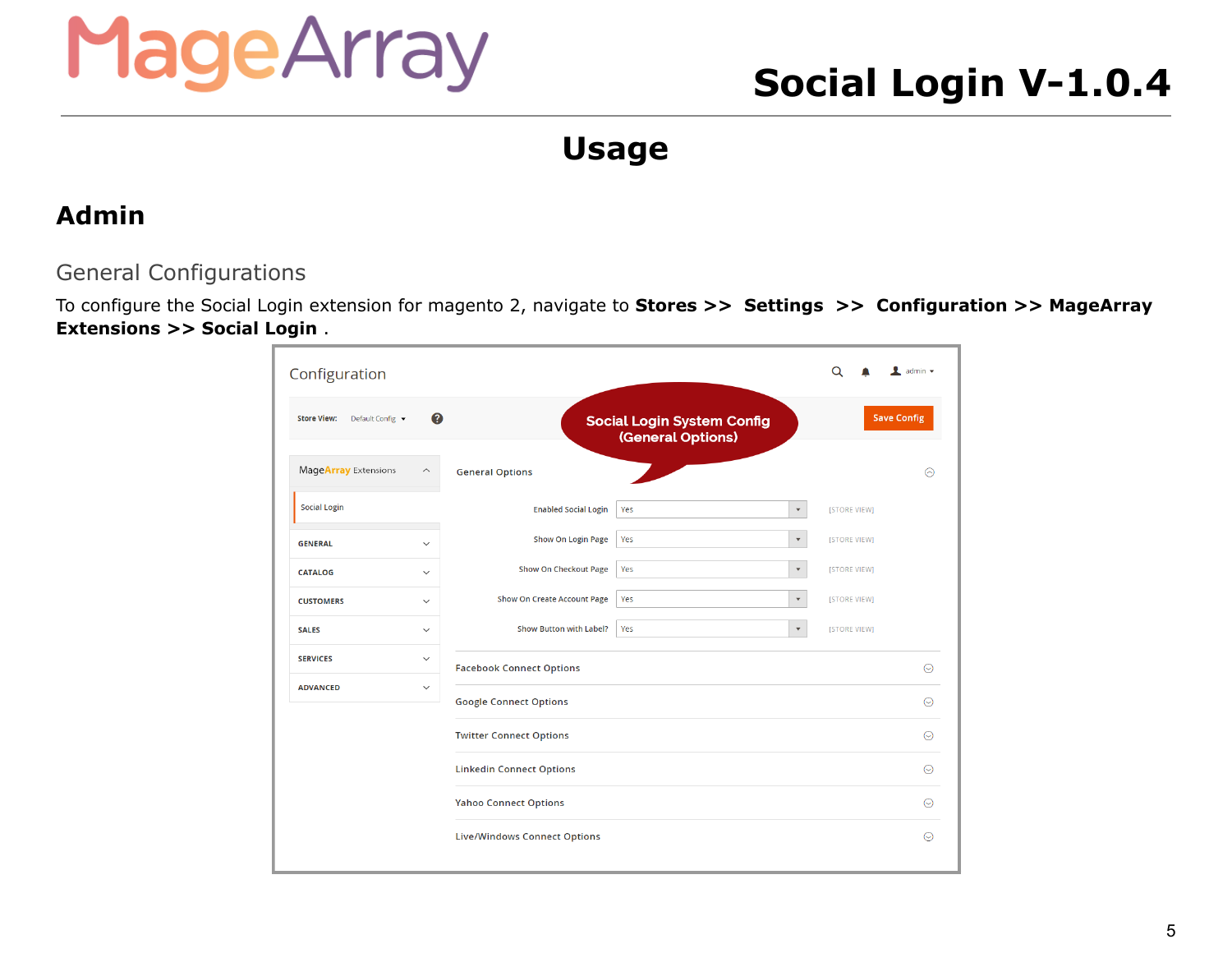<span id="page-5-0"></span>Social Login Tab

- Enabled Social Login Activate or Deactivate the Extension (by default it's activate).
- Show On Login Page Show social icons for login on customer login page.
- Show On Checkout Page Show social icons for login on checkout page.
- Show On Create Account Page Show social icons for login on customer account create page.
- Show Button with Label? Set yes if you want a text with icon on social login buttons.

#### <span id="page-5-1"></span>**Facebook Connect**

<span id="page-5-2"></span>Facebook Connect Options Tab

- Enabled– Activate or Deactivate the Login Using Facebook Account.
- Application ID Application ID for your site generated by Facebook.
- Application Secret Application Secret for your site generated by Facebook along with Application ID.

#### <span id="page-5-3"></span>How to Get Facebook Credentials

- Go to <https://developers.facebook.com/> and login to your facebook account.
- After successfully login click on Register button from top right corner.
- It opens a popup accept the privacy policy and click on register button.
- From next page select the App platform as Website.
- Give a name to your app for eg. 'MageArray' and create new Facebook App ID.
- Choose category of your business or website and click on Create App ID.
- Add your website URL at the bottom of the page and click Next.
- From Next Steps click on Skip to Developer [Dashboard.](https://developers.facebook.com/apps/805707772906199/)
- Now on Dashboard you can see Application ID Copy that and paste it Under Facebook Connect Options Tab's Application ID box.
- To see App Secret click on show button and copy that App Secret Under Facebook Connect Options Tab's Application Secret box and save configuration.
- Now on facebook dashboard Go to Settings -> Advanced -> Client OAuth Settings and add redirect URI (http://www.yourdomain.com/sociallogin/facebook/connect/) in Valid OAuth redirect URIs and save changes.
- Now your customer can login to your site using their Facebook Account.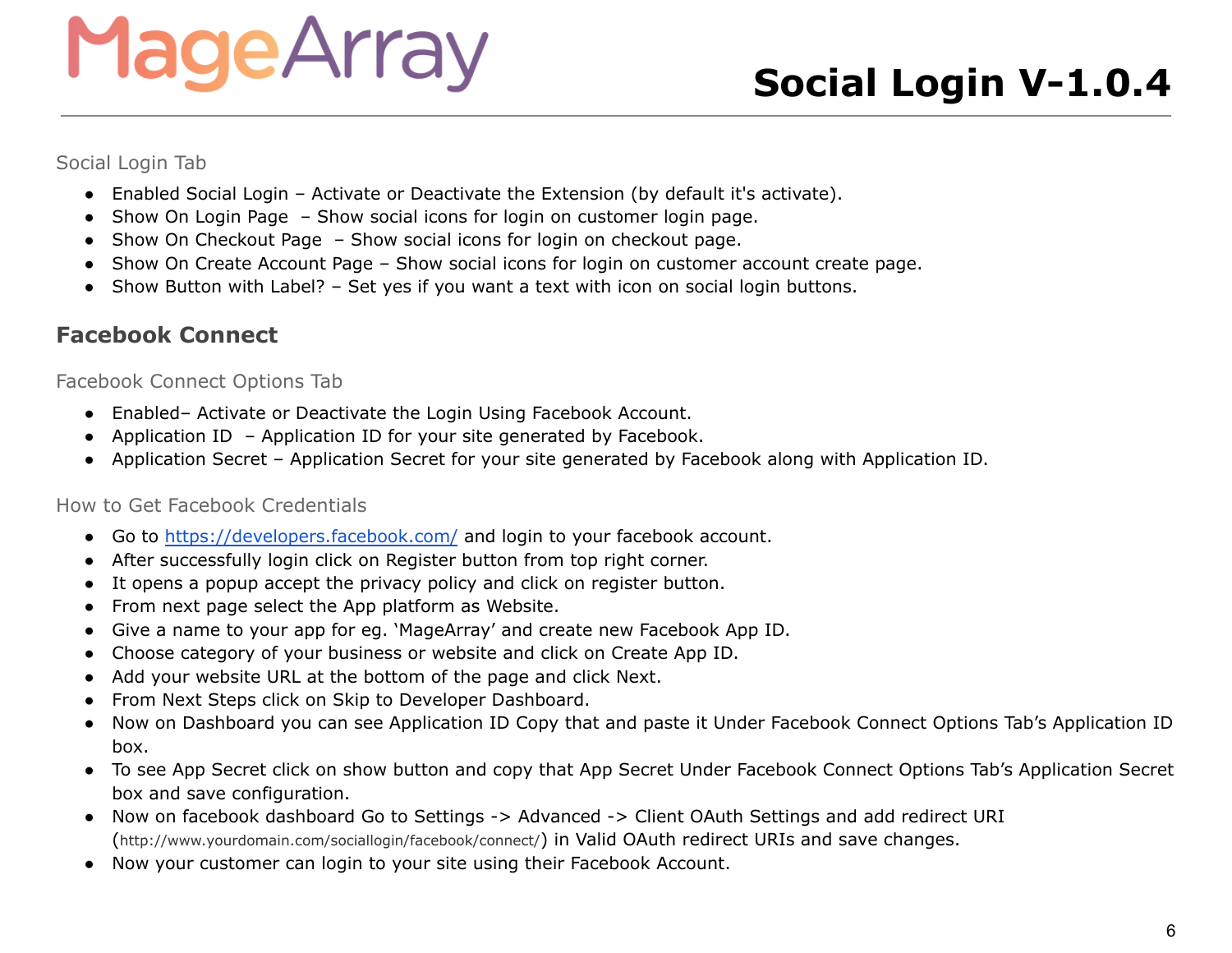#### <span id="page-6-0"></span>**Google Connect**

<span id="page-6-1"></span>Google Connect Options Tab

- Enabled– Activate or Deactivate the Login Using Google Account.
- Client ID Client ID for your site generated by Google.
- Client Secret Client Secret for your site generated by Google along with Client ID.

#### <span id="page-6-2"></span>How to Get Google Credentials

- Go to <https://console.developers.google.com/projectselector/apis/credentials> and login to your google account.
- Add Project Name for eg. 'MageArray' and accept Terms of [Service](https://console.developers.google.com/terms) and click on Create.
- From next page click on create credentials and choose OAuth client ID.
- Click on Configure product name button and add Product Name for eg. 'MageArray' and fill all the fields you want to show to your customers and save.w
- Choose Application Type as Web Application then add Name, your website url and redirect URI(http://www.yourdomain.com/sociallogin/google/connect/) and click on create.
- Now one popup opens with your Client ID and Client Secret. Add that Under Google Connect Options Tab's Client ID and Client Secret respectively and save configuration.
- Now your customer can login to your site using their Google Account.

#### <span id="page-6-3"></span>**Twitter Connect**

<span id="page-6-4"></span>Twitter Connect Options Tab

- Enabled– Activate or Deactivate the Login Using Twitter Account.
- Consumer ID Consumer ID for your site generated by Twitter.
- Consumer Secret Consumer Secret for your site generated by Twitter along with Consumer ID.

#### <span id="page-6-5"></span>How to Get Twitter Credentials

- Go to <https://apps.twitter.com/> and login to your Twitter Account.
- Click Create new app button from the page
- Add Name for eg. 'MageArray', Description, Website and Callback URL (http://www.yourdomain.com/sociallogin/twitter/connect).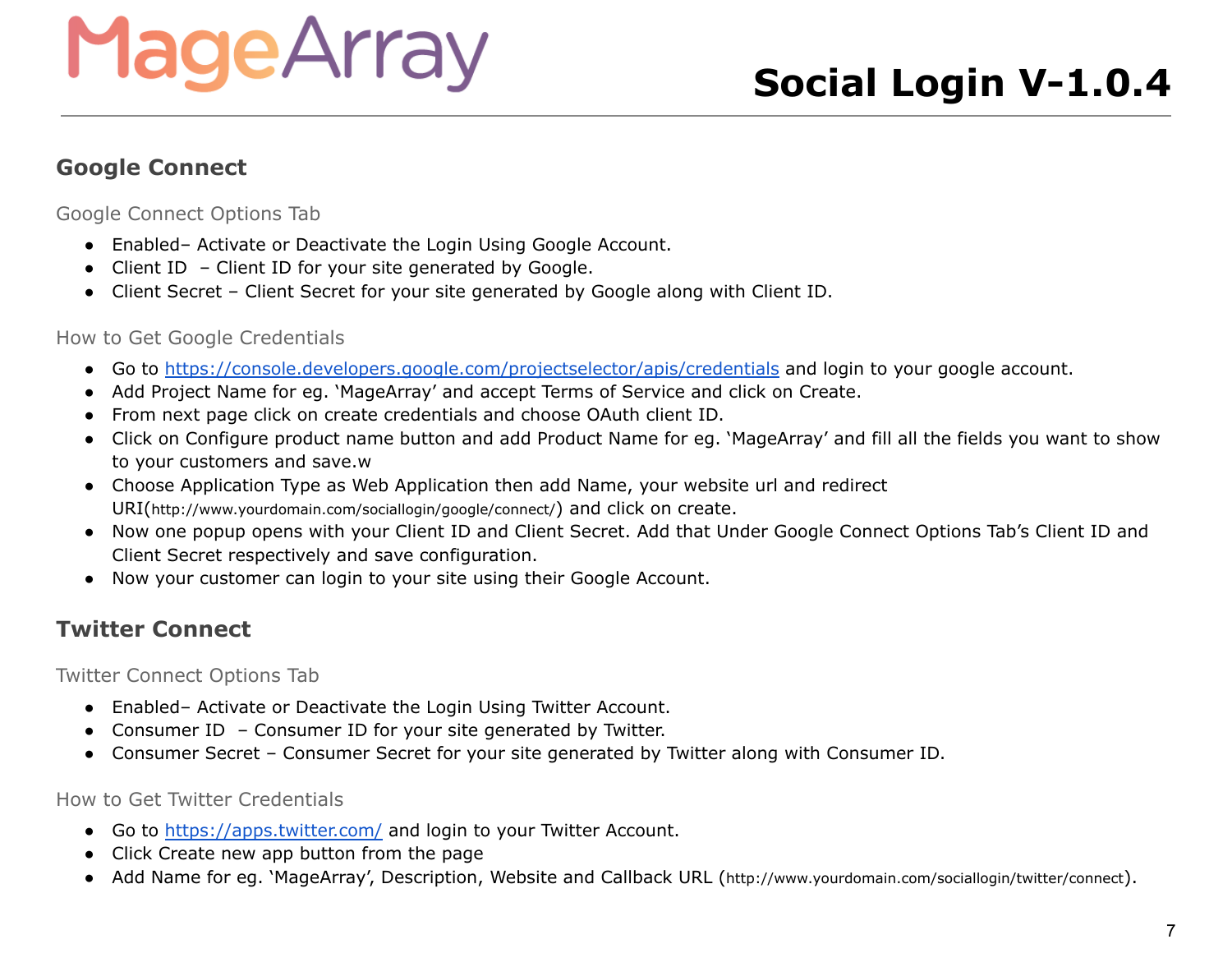### **Social Login V-1.0.4**

- Read Developer Agreement and Click on Create your twitter application.
- After successfully creating application from twitter click on Keys and access tokens tab and copy Consumer Key and Consumer Secret and add it Under Twitter Connect Options Tab's Consumer ID and Consumer Secret and save configuration.
- Now your customer can login to your site using their Twitter Account.

#### <span id="page-7-0"></span>**Linkedin Connect**

<span id="page-7-1"></span>Linkedin Connect Options Tab

- Enabled– Activate or Deactivate the Login Using Linkedin Account.
- Api Key Api Key for your site generated by Linkedin.
- Secret Key Secret Key for your site generated by Linkedin along with Api Key.

#### <span id="page-7-2"></span>How to Get Linkedin Credentials

- Go to <https://www.linkedin.com/developer/apps> and login to your Linkedin Account.
- Click Create Application button from the page
- Add details in the shown form and Submit the application.
- After submitting the form you will get Client ID and Client Secret add that Under Linkedin Connect Options Tab's Api Key and Secret Key respectively and save configuration.
- From linkedin app page check the box of r\_emailaddress and r\_basicprofile under Default Application Permissions.
- Add Authorized Redirect URLs (http://www.yourdomain.com/sociallogin/linkedin/connect) under OAuth 2.0 and update the app.
- Now your customer can login to your site using their Linkedin Account.

#### <span id="page-7-3"></span>**Yahoo Connect**

<span id="page-7-4"></span>Yahoo Connect Options Tab

- Enabled– Activate or Deactivate the Login Using Yahoo Account.
- Consumer ID Consumer ID for your site generated by Yahoo .
- Consumer Secret Consumer Secret for your site generated by Yahoo along with Consumer ID.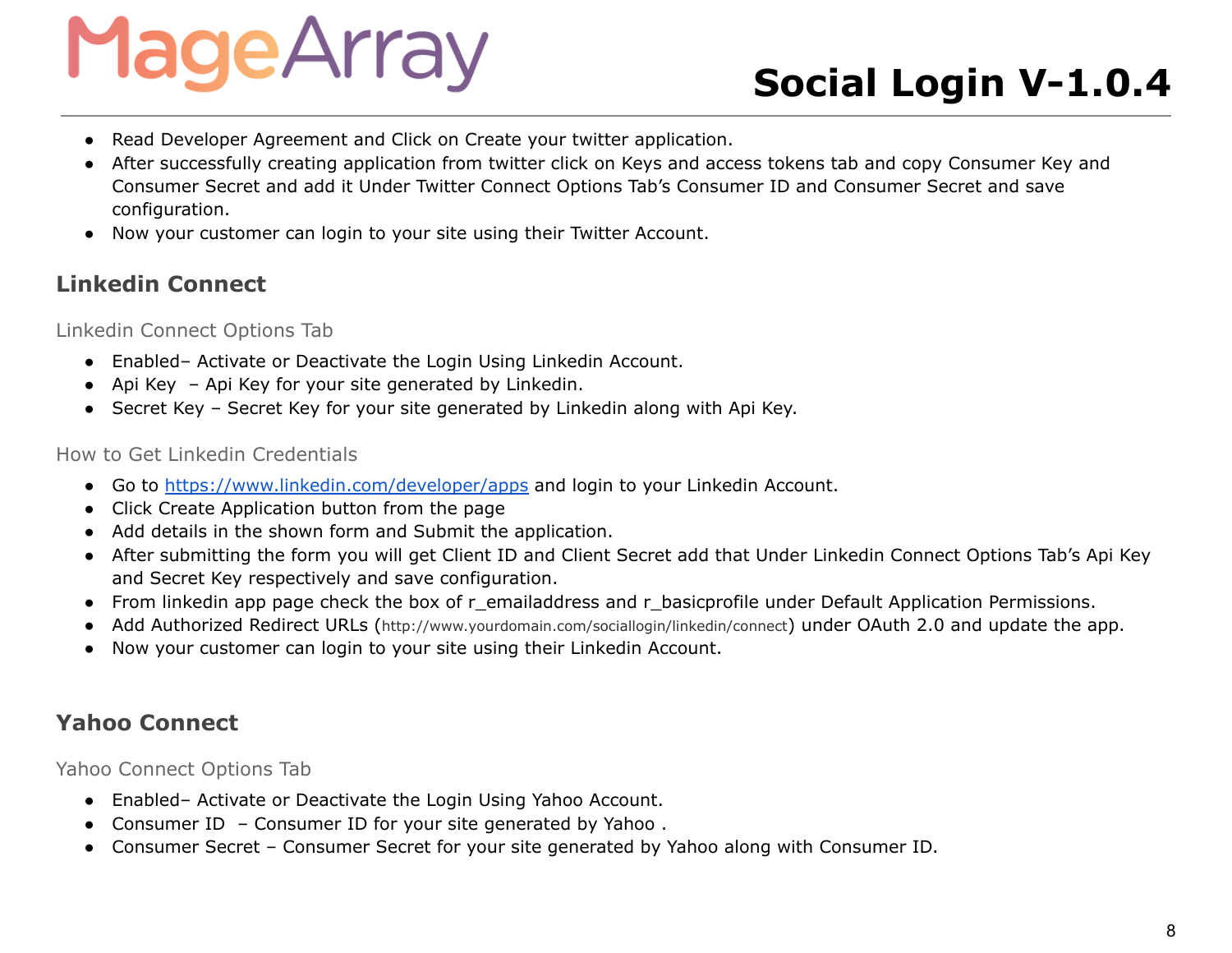### **Social Login V-1.0.4**

<span id="page-8-0"></span>How to get Yahoo Credentials

- Go to <https://developer.yahoo.com/apps/> and login to your Yahoo Account.
- Click Create an app button from the page
- Add Name for eg. 'MageArray', Description, Website and Callback URL (http://www.yourdomain.com/).
- In API Permission check Profiles and select Read/Write Public and Private and click create.
- After successfully creating application you can see copy Client ID and Client Secret and add it Under Yahoo Connect Options Tab's Consumer ID and Consumer Secret and save configuration.
- Now your customer can login to your site using their Yahoo Account.

#### <span id="page-8-1"></span>**Live/Windows Connect**

<span id="page-8-2"></span>Live/Windows Connect Options Tab

- Enabled– Activate or Deactivate the Login Using Live/WindowsAccount.
- Client ID Client ID for your site generated by Live/Windows.
- Client Secret Client Secret for your site generated by Live/Windows along with Client ID.

#### <span id="page-8-3"></span>How to get Live/Windows Credentials

- Go to <https://account.live.com/developers/applications/> and login to your Live/Windows Account.
- Click Create application button from the page
- Add Application Name and click I Accept.
- Fillup the form and save the basic information and click on api settings tab.
- Add target domain and redirect url (<http://www.yourdomain.com/sociallogin/live/connect>) and save that tab.
- Now go to App Settings tab there you can see copy Client ID and Client Secret and add it Under Live/WindowsConnect Options Tab Client ID and Client Secret and save configuration.
- Now your customer can login to your site using their Yahoo Account.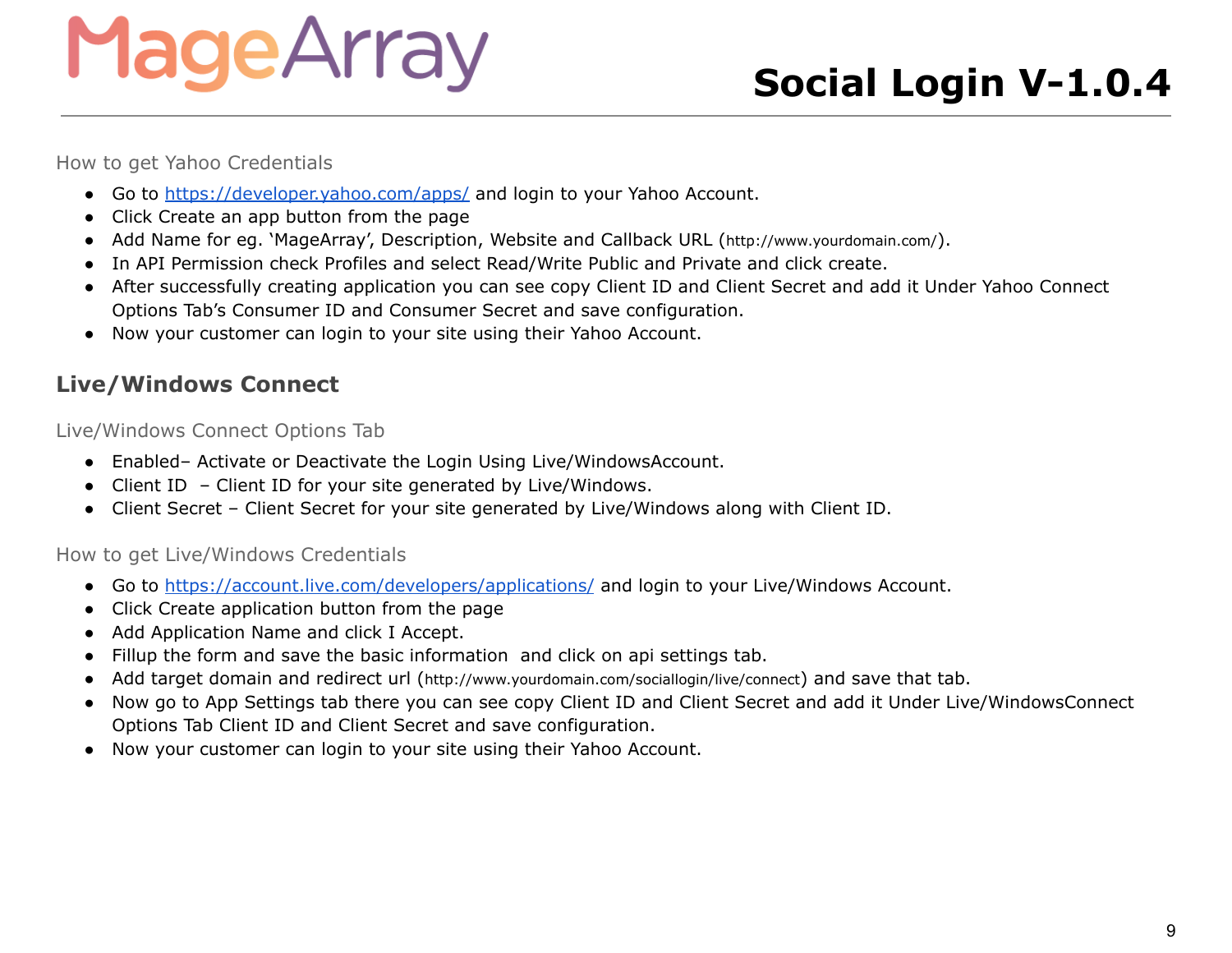### **Social Login V-1.0.4**

#### <span id="page-9-0"></span>**Front-End**

#### <span id="page-9-2"></span><span id="page-9-1"></span>**Social Login Icons Only**

Login Page

|                                                                        | Default welcome msgl Sign In or Create an Account                                    |   |
|------------------------------------------------------------------------|--------------------------------------------------------------------------------------|---|
| Mage Array                                                             | Search entire store here<br>Q                                                        | 圇 |
| <b>Bags</b>                                                            | <b>Social Login Buttons icons only</b>                                               |   |
| <b>Customer Login</b>                                                  | on Magento Login Page                                                                |   |
| <b>SIGN IN WITH</b><br><b>f G Y Y E</b><br><b>Registered Customers</b> | <b>New Customers</b>                                                                 |   |
| If you have an account, sign in with your email address.               | Creating an account has many benefits: check out faster, keep more than one address, |   |
| Email *                                                                | track orders and more.                                                               |   |
|                                                                        | <b>Create an Account</b>                                                             |   |
| Password *                                                             |                                                                                      |   |
| Forgot Your Password?<br>Login                                         |                                                                                      |   |
| * Required Fields                                                      |                                                                                      |   |
|                                                                        |                                                                                      |   |
|                                                                        |                                                                                      |   |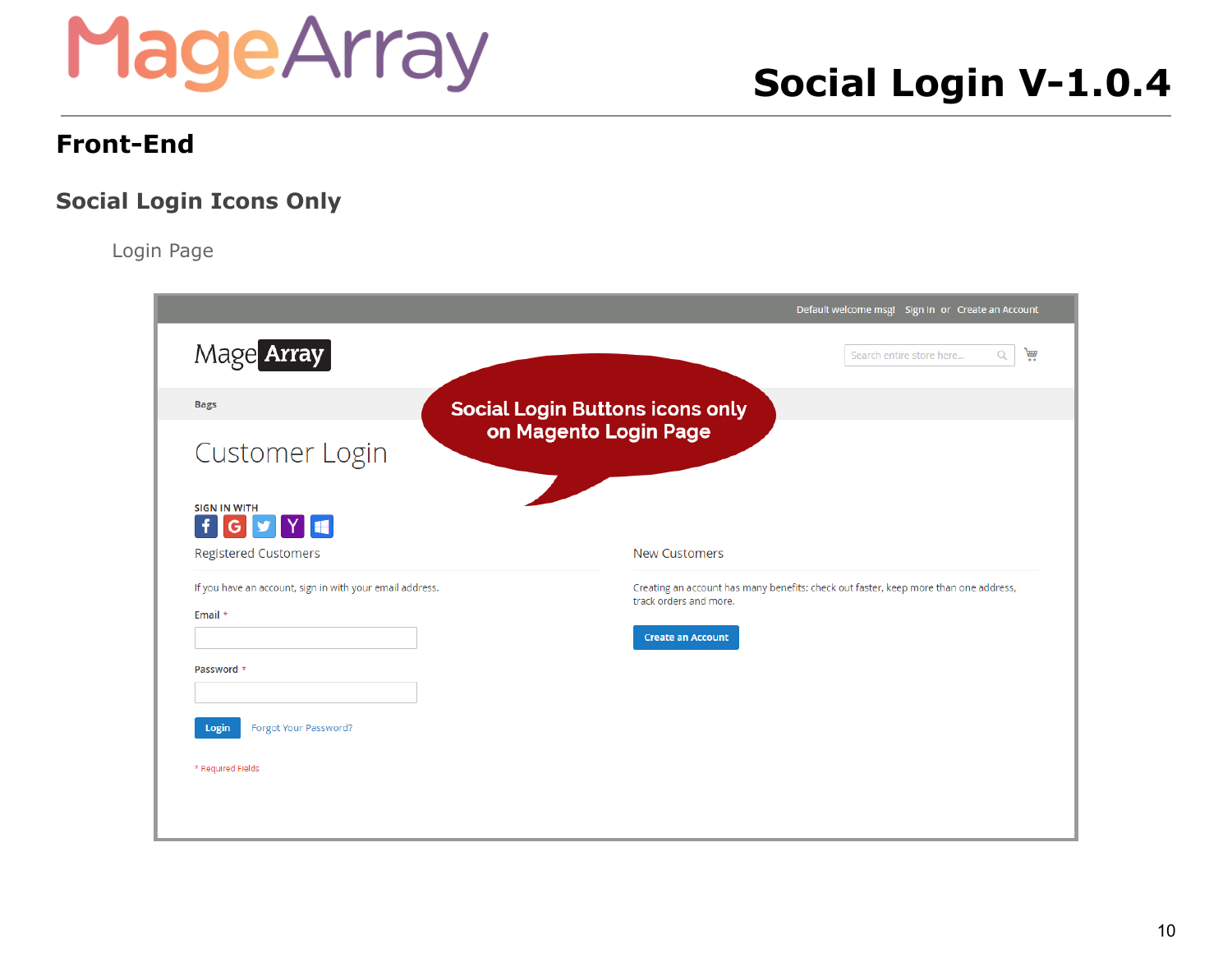<span id="page-10-0"></span>Create Account Page

|                                                                                                                      | Default welcome msgl Sign In or Create an Account                |
|----------------------------------------------------------------------------------------------------------------------|------------------------------------------------------------------|
| Mage Array                                                                                                           | 圇<br>$\alpha$<br>entire store here                               |
| <b>Bags</b>                                                                                                          | <b>Social Login Buttons icons only</b><br>on Create Account Page |
| <b>Create New Customer Account</b>                                                                                   |                                                                  |
| <b>SIGN UP WITH</b><br>$G$ $\bullet$ $\bullet$ $\bullet$ $\bullet$ $\bullet$<br>$\mathbf{f}$<br>Personal Information |                                                                  |
| First Name *                                                                                                         |                                                                  |
| Last Name *                                                                                                          |                                                                  |
| Email *                                                                                                              |                                                                  |
| Sign Up for Newsletter                                                                                               |                                                                  |
| Sign-in Information                                                                                                  |                                                                  |
| Password *                                                                                                           |                                                                  |
| Confirm Password *                                                                                                   |                                                                  |
| <b>Create an Account</b>                                                                                             |                                                                  |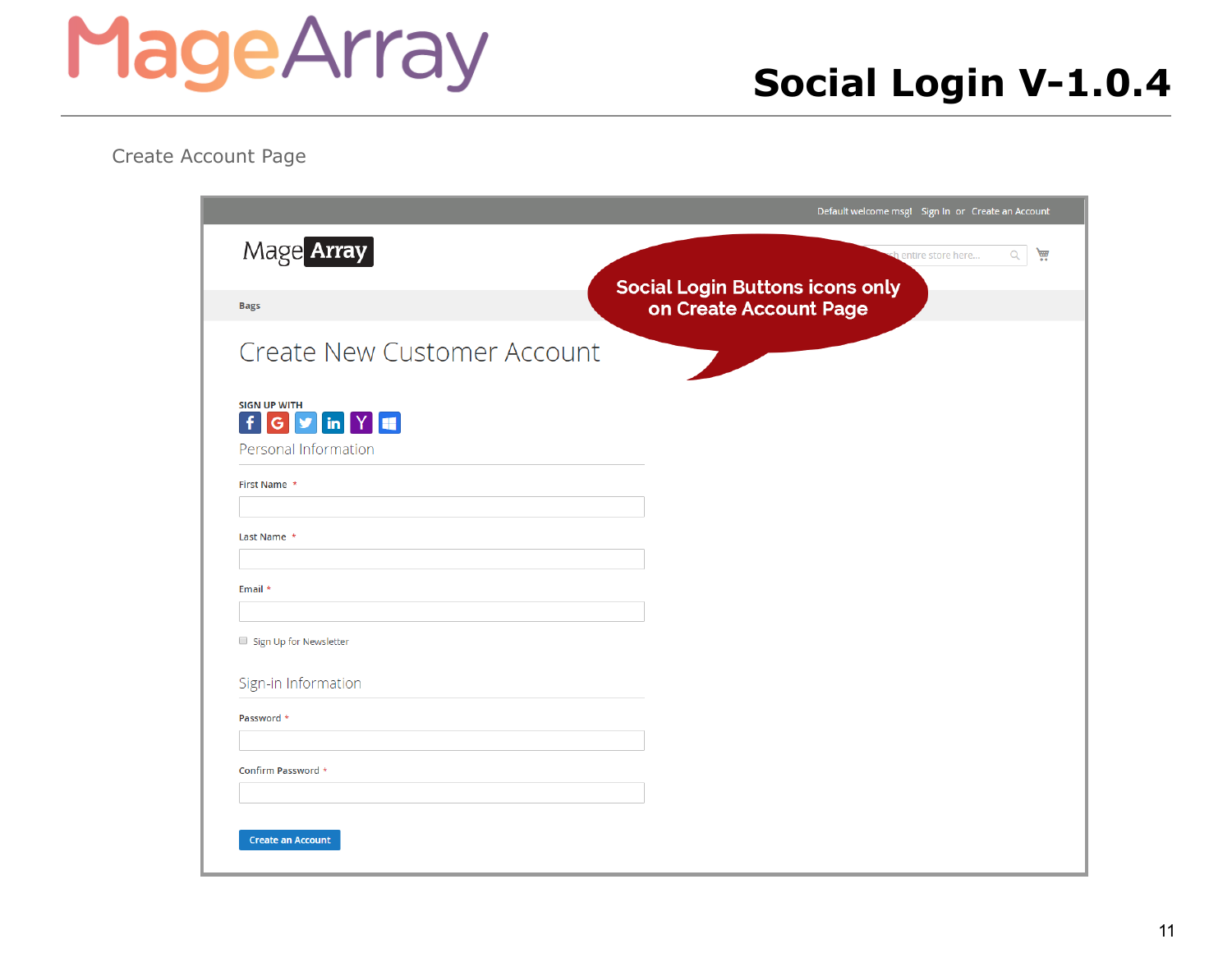<span id="page-11-0"></span>Checkout Page

| <b>SIGN IN WITH</b><br>G y in Y<br>$\ddot{\mathbf{f}}$ |                                                            |                    | Sign In                 |
|--------------------------------------------------------|------------------------------------------------------------|--------------------|-------------------------|
| Review & Payments<br>Payment                           | <b>Social Login Buttons icons only</b><br>on Checkout Page |                    |                         |
| Email Address *                                        |                                                            |                    |                         |
| You can create an account after checkout.              | $\circled{?}$                                              | Order Summary      |                         |
|                                                        |                                                            | Cart Subtotal      | \$100.00                |
|                                                        |                                                            | <b>Order Total</b> | \$100.00                |
| Check / Money order                                    |                                                            | 1 Item in Cart     | $\widehat{\phantom{a}}$ |
| First Name *                                           |                                                            | Bag3<br>Qty: 1     | \$100.00                |
| Last Name *                                            |                                                            |                    |                         |
| Company                                                |                                                            |                    |                         |
| Street Address *                                       |                                                            |                    |                         |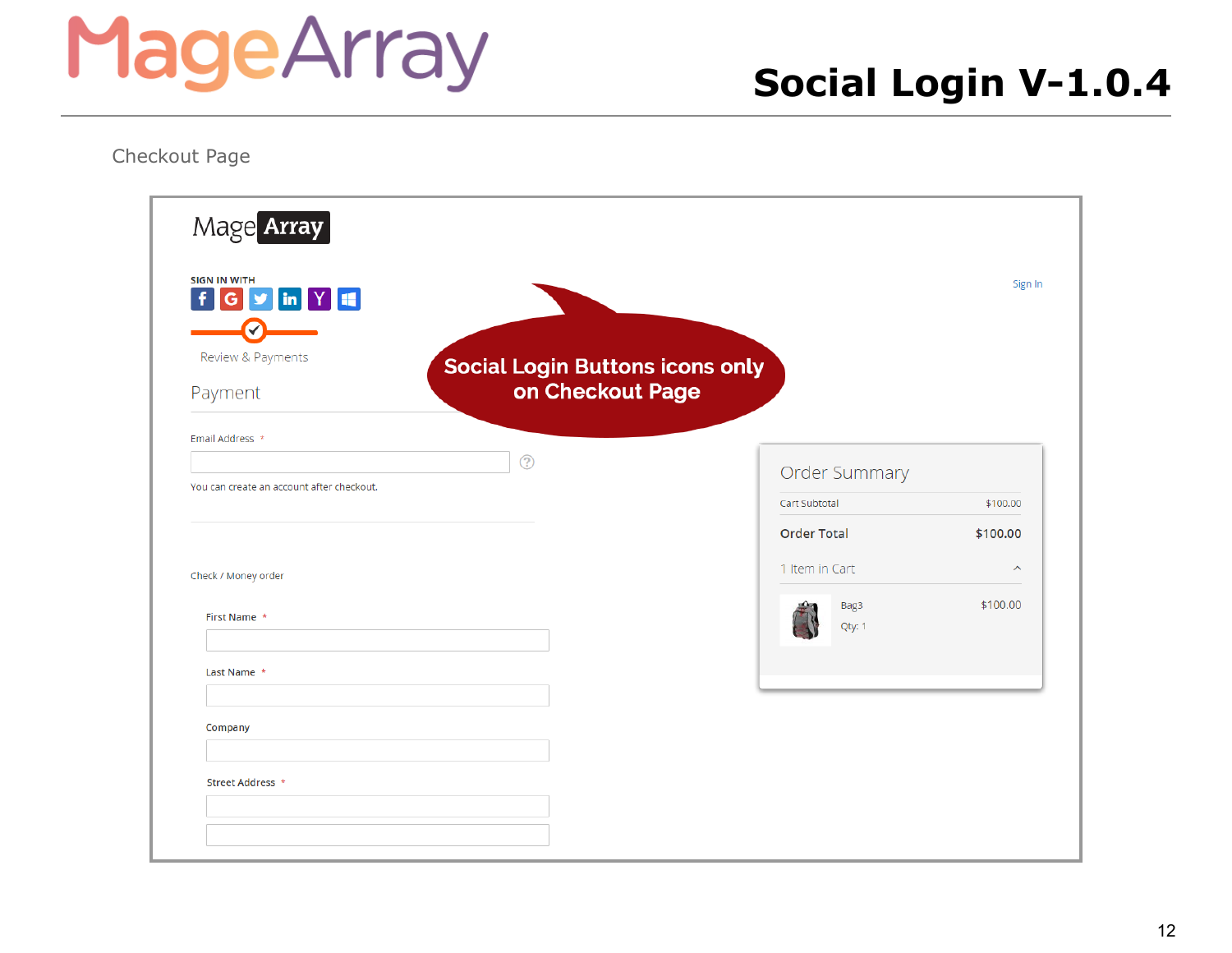#### <span id="page-12-1"></span><span id="page-12-0"></span>**Social Login Icons with Label**

Login Page

|                                                                                                                | Default welcome msgl Sign In or Create an Account                                                                                          |
|----------------------------------------------------------------------------------------------------------------|--------------------------------------------------------------------------------------------------------------------------------------------|
| Mage Array                                                                                                     | 圇<br>Search entire store here<br>Q                                                                                                         |
| <b>Bags</b><br><b>Social Login icons with label</b>                                                            |                                                                                                                                            |
| on Login Page<br>Customer Login                                                                                |                                                                                                                                            |
| <b>SIGN IN WITH</b><br>G<br>Connect with Facebook<br><b>Connect with Google</b><br><b>Connect with Twitter</b> | Connect with Yahoo<br>Connect with Live<br>æ                                                                                               |
| <b>Registered Customers</b>                                                                                    | <b>New Customers</b>                                                                                                                       |
| If you have an account, sign in with your email address.<br>Email *                                            | Creating an account has many benefits: check out faster, keep more than one address,<br>track orders and more.<br><b>Create an Account</b> |
| Password *                                                                                                     |                                                                                                                                            |
| Forgot Your Password?<br>Login                                                                                 |                                                                                                                                            |
| * Required Fields                                                                                              |                                                                                                                                            |
|                                                                                                                |                                                                                                                                            |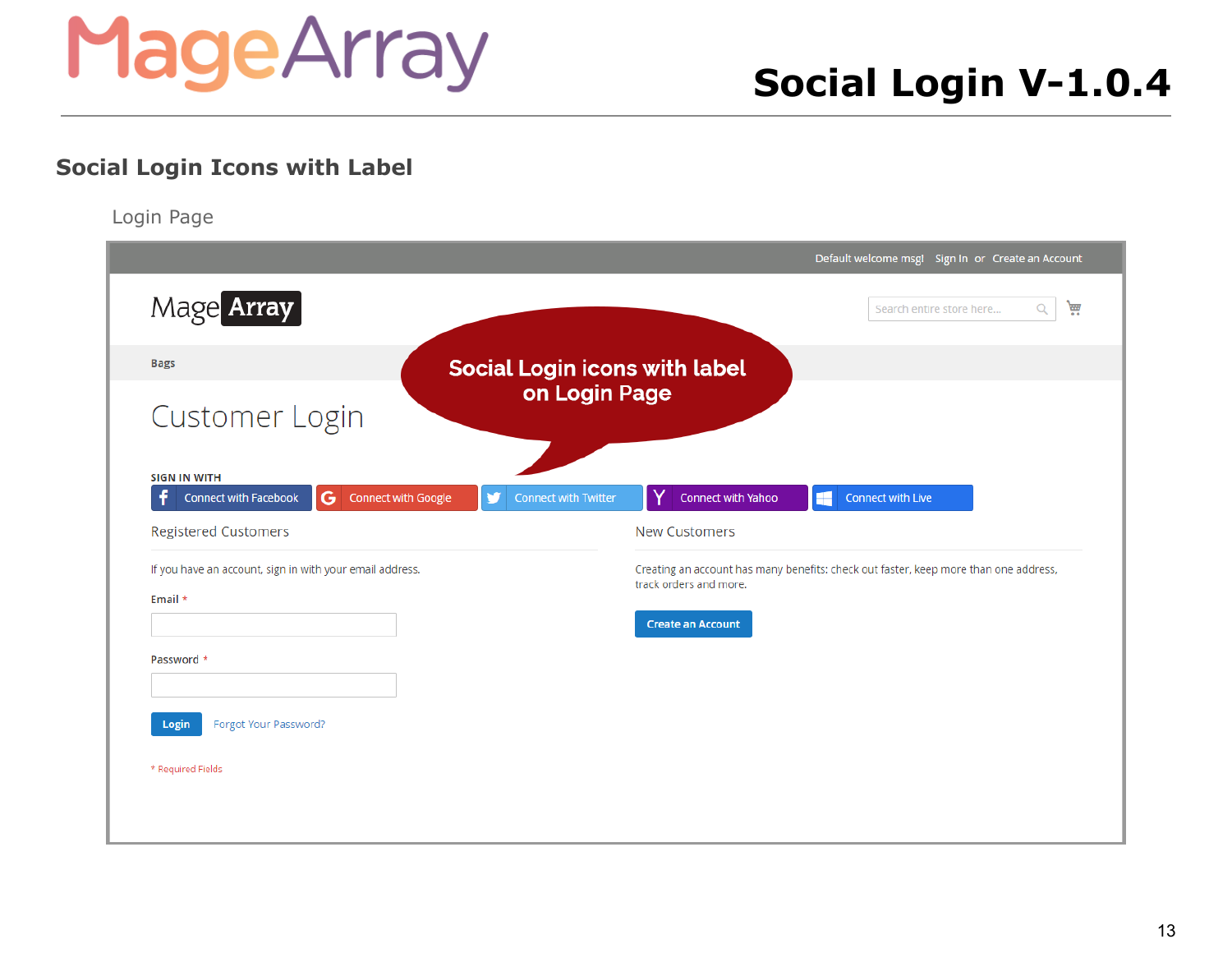### **Social Login V-1.0.4**

<span id="page-13-0"></span>Create Account Page

|                                                                                                                     | Default welcome msgl Sign In or Create an Account              |
|---------------------------------------------------------------------------------------------------------------------|----------------------------------------------------------------|
| Mage Array                                                                                                          | $\alpha$<br>飍<br>h entire store here                           |
| <b>Bags</b>                                                                                                         | <b>Social Login icons with label</b><br>on Create Account Page |
| <b>Create New Customer Account</b>                                                                                  |                                                                |
| <b>SIGN UP WITH</b><br>G<br>Connect with Google<br><b>Connect with Facebook</b><br><b>Connect with Twitter</b><br>w | Connect with Yahoo<br>Connect with Live<br>∓                   |
| Personal Information                                                                                                |                                                                |
| First Name *                                                                                                        |                                                                |
| Last Name *                                                                                                         |                                                                |
| Email *                                                                                                             |                                                                |
| Sign Up for Newsletter                                                                                              |                                                                |
| Sign-in Information                                                                                                 |                                                                |
| Password *                                                                                                          |                                                                |
| Confirm Password *                                                                                                  |                                                                |
|                                                                                                                     |                                                                |
| <b>Create an Account</b>                                                                                            |                                                                |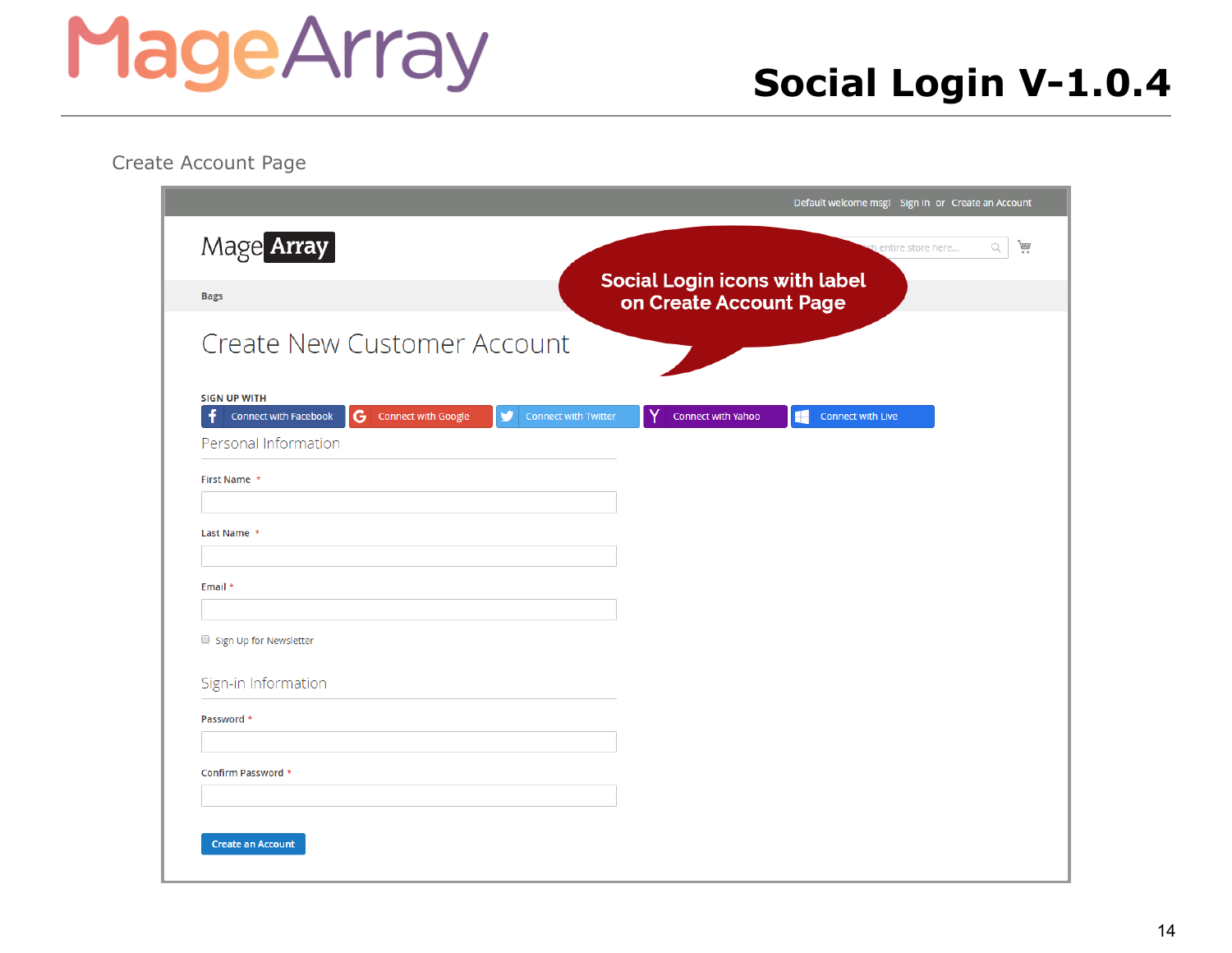<span id="page-14-0"></span>Checkout Page

| Mage Array                                                                                  |                                                   |                    |                        |              |
|---------------------------------------------------------------------------------------------|---------------------------------------------------|--------------------|------------------------|--------------|
| <b>SIGN IN WITH</b><br>4<br><b>Connect with Facebook</b><br>G<br><b>Connect with Google</b> | v<br><b>Connect with Twitter</b>                  | Connect with Yahoo | Æ<br>Connect with Live | Sign In      |
| V<br>$\overline{2}$                                                                         |                                                   |                    |                        |              |
| Shipping<br>Review & Payments                                                               |                                                   |                    |                        |              |
| <b>Shipping Address</b>                                                                     |                                                   |                    |                        |              |
| Email Address *                                                                             | Social Login icons with label<br>on Checkout Page |                    |                        |              |
| You can create an account after checkout.                                                   |                                                   |                    | Order Summary          |              |
|                                                                                             |                                                   |                    | 1 Item in Cart         | $\checkmark$ |
| First Name *                                                                                |                                                   |                    |                        |              |
|                                                                                             |                                                   |                    |                        |              |
| Last Name *                                                                                 |                                                   |                    |                        |              |
|                                                                                             |                                                   |                    |                        |              |
| Company                                                                                     |                                                   |                    |                        |              |
| Street Address *                                                                            |                                                   |                    |                        |              |
|                                                                                             |                                                   |                    |                        |              |
|                                                                                             |                                                   |                    |                        |              |
| City *                                                                                      |                                                   |                    |                        |              |
|                                                                                             |                                                   |                    |                        |              |
| State/Province *<br>Please select a region, state or province.                              | $\checkmark$                                      |                    |                        |              |
| Zip/Postal Code *                                                                           |                                                   |                    |                        |              |
|                                                                                             |                                                   |                    |                        |              |
| Country *                                                                                   |                                                   |                    |                        |              |
| <b>United States</b>                                                                        | $\checkmark$                                      |                    |                        |              |